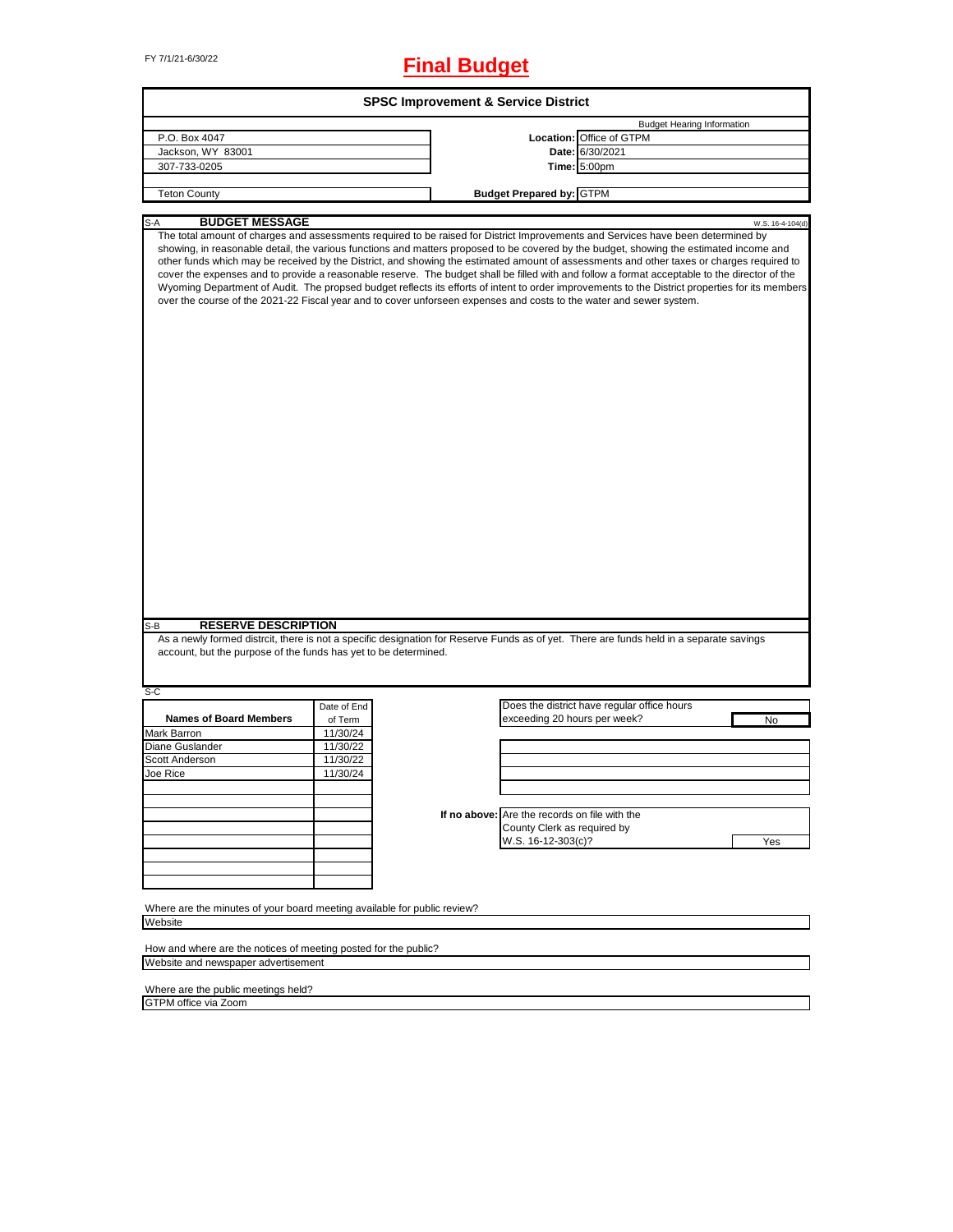## **FINAL BUDGET SUMMARY**

|       | <b>OVERVIEW</b>                                             | 2019-2020<br>Actual | 2020-2021<br>Estimated | 2021-2022<br>Proposed | Final Approval |
|-------|-------------------------------------------------------------|---------------------|------------------------|-----------------------|----------------|
|       |                                                             |                     |                        |                       |                |
| $S-1$ | <b>Total Budgeted Expenditures</b>                          | \$1,314,876         | \$205,626              | \$45,200              | \$45,200       |
| $S-2$ | <b>Total Principal to Pay on Debt</b>                       | \$0                 | \$41,851               | \$80,000              | \$80,000       |
| $S-3$ | <b>Total Change to Restricted Funds</b>                     | \$0                 | \$0                    | \$0                   | \$0            |
|       |                                                             |                     |                        |                       |                |
| $S-4$ | <b>Total General Fund and Forecasted Revenues Available</b> | \$1,775,450         | \$567,887              | \$421,949             | \$421,949      |
| $S-5$ | Amount requested from County Commissioners                  | \$118.494           | \$130.233              | \$125.200             | \$125,200      |
|       |                                                             |                     |                        |                       |                |
| $S-6$ | <b>Additional Funding Needed:</b>                           |                     |                        | \$0                   | \$0            |

|                | <b>REVENUE SUMMARY</b>                       | 2019-2020             | 2020-2021 | 2021-2022 | <b>Final Approval</b>               |  |  |
|----------------|----------------------------------------------|-----------------------|-----------|-----------|-------------------------------------|--|--|
|                |                                              | Actual                | Estimated | Proposed  |                                     |  |  |
|                |                                              |                       | \$0       | \$0       |                                     |  |  |
| $S-7$<br>$S-8$ | <b>Operating Revenues</b>                    | \$21,062<br>\$118,494 | \$130,233 | \$125,200 | \$0<br>\$125,200                    |  |  |
|                | Tax levy (From the County Treasurer)         |                       | \$84,969  | \$0       |                                     |  |  |
| $S-9$          | <b>Government Support</b>                    | \$1,282,932           |           |           | \$0                                 |  |  |
| $S-10$         | Grants                                       | \$0                   | \$0       | \$0       | \$0                                 |  |  |
| $S-11$         | Other County Support (Not from Co. Treas.)   | \$0                   | \$0       | \$0       | \$0                                 |  |  |
| $S-12$         | <b>Miscellaneous</b>                         | \$307                 | \$30      | \$0       | \$0                                 |  |  |
| $S-13$         | <b>Other Forecasted Revenue</b>              | \$0                   | \$0       | \$0       | \$0                                 |  |  |
| $S-14$         | <b>Total Revenue</b>                         | \$1,422,795           | \$215,233 | \$125,200 | \$125,200                           |  |  |
|                | FY 7/1/21-6/30/22                            |                       |           |           | SPSC Improvement & Service District |  |  |
|                | <b>EXPENDITURE SUMMARY</b>                   | 2019-2020             | 2020-2021 | 2021-2022 |                                     |  |  |
|                |                                              | Actual                | Estimated | Proposed  | <b>Final Approval</b>               |  |  |
|                |                                              |                       |           |           |                                     |  |  |
| $S-15$         | <b>Capital Outlay</b>                        | \$0                   | \$0       | \$0       | \$0                                 |  |  |
| $S-16$         | <b>Interest and Fees On Debt</b>             | \$0                   | \$33,366  | \$0       | \$0                                 |  |  |
| $S-17$         | <b>Administration</b>                        | \$11,943              | \$12,469  | \$12,600  | \$12,600                            |  |  |
| $S-18$         | <b>Operations</b>                            | \$1,302,934           | \$159,192 | \$32,000  | \$32,000                            |  |  |
| $S-19$         | <b>Indirect Costs</b>                        | \$0                   | \$600     | \$600     | \$600                               |  |  |
| S-20R          | <b>Expenditures paid by Reserves</b>         | \$0                   | \$0       | \$0       | \$0                                 |  |  |
| $S-20$         | <b>Total Expenditures</b>                    | \$1,314,876           | \$205,626 | \$45,200  | \$45,200                            |  |  |
|                |                                              |                       |           |           |                                     |  |  |
|                | <b>DEBT SUMMARY</b>                          | 2019-2020             | 2020-2021 | 2021-2022 | <b>Final Approval</b>               |  |  |
|                |                                              | Actual                | Estimated | Proposed  |                                     |  |  |
| $S-21$         | <b>Principal Paid on Debt</b>                | \$0                   | \$41,851  | \$80,000  | \$80,000                            |  |  |
|                |                                              |                       |           |           |                                     |  |  |
|                | <b>CASH AND INVESTMENTS</b>                  | 2019-2020             | 2020-2021 | 2021-2022 |                                     |  |  |
|                |                                              | Actual                | Estimated | Proposed  | <b>Final Approval</b>               |  |  |
|                |                                              |                       |           |           |                                     |  |  |
| $S-22$         | <b>TOTAL GENERAL FUNDS</b>                   | \$352.655             | \$352.655 | \$296.749 | \$296,749                           |  |  |
|                | <b>Summary of Reserve Funds</b>              |                       |           |           |                                     |  |  |
| $S-23$         | <b>Beginning Balance in Reserve Accounts</b> |                       |           |           |                                     |  |  |
| $S-24$         | a. Sinking and Debt Service Funds            | \$0                   | \$0       | \$0       | \$0                                 |  |  |
| $S-25$         | b. Reserves                                  | \$0                   | \$0       | \$0       | \$0                                 |  |  |
| $S-26$         | c. Bond Funds                                | \$0                   | \$0       | \$0       | \$0                                 |  |  |
|                | Total Reserves (a+b+c)                       | \$0                   | \$0       | \$0       | \$0                                 |  |  |
| $S-27$         | Amount to be added                           |                       |           |           |                                     |  |  |
| $S-28$         | a. Sinking and Debt Service Funds            | \$0                   | \$0       | \$0       | \$0                                 |  |  |
| $S-29$         | b. Reserves                                  | \$0                   | \$0       | \$0       | \$0                                 |  |  |
| $S-30$         | c. Bond Funds                                | \$0                   | \$0       | \$0       | \$0                                 |  |  |
|                | Total to be added (a+b+c)                    | \$0                   | \$0       | \$0       | \$0                                 |  |  |
|                |                                              |                       |           |           |                                     |  |  |
| $S-31$         | Subtotal                                     | \$0                   | \$0       | \$0       | \$0                                 |  |  |
| $S-32$         | Less Total to be spent                       | \$0                   | \$0       | \$0       | \$0                                 |  |  |
| $S-33$         | TOTAL RESERVES AT END OF FISCAL YEAR         | \$0                   | \$0       | \$0       | \$0                                 |  |  |
|                |                                              |                       |           |           | <b>End of Summary</b>               |  |  |

*Budget Officer / District Official (if not same as "Submitted by")*

Diane Guslander **Diane Guslander** Diane Guslander **Diane Guslander Accord District** Diane Cuslander **Diane Cuslander District** District

Jackson, WY 83001 **DISTRICT ADDRESS:** P.O. Box 4047 **PREPARED BY:** GTPM

**DISTRICT PHONE:** 307-733-0205

*Prepared in compliance with the Uniform Municipal Fiscal Procedures Act (W.S. 16-4-101 through 124) as it applies.*

1/23/19 *Form approved by Wyoming Department of Audit, Public Funds Division*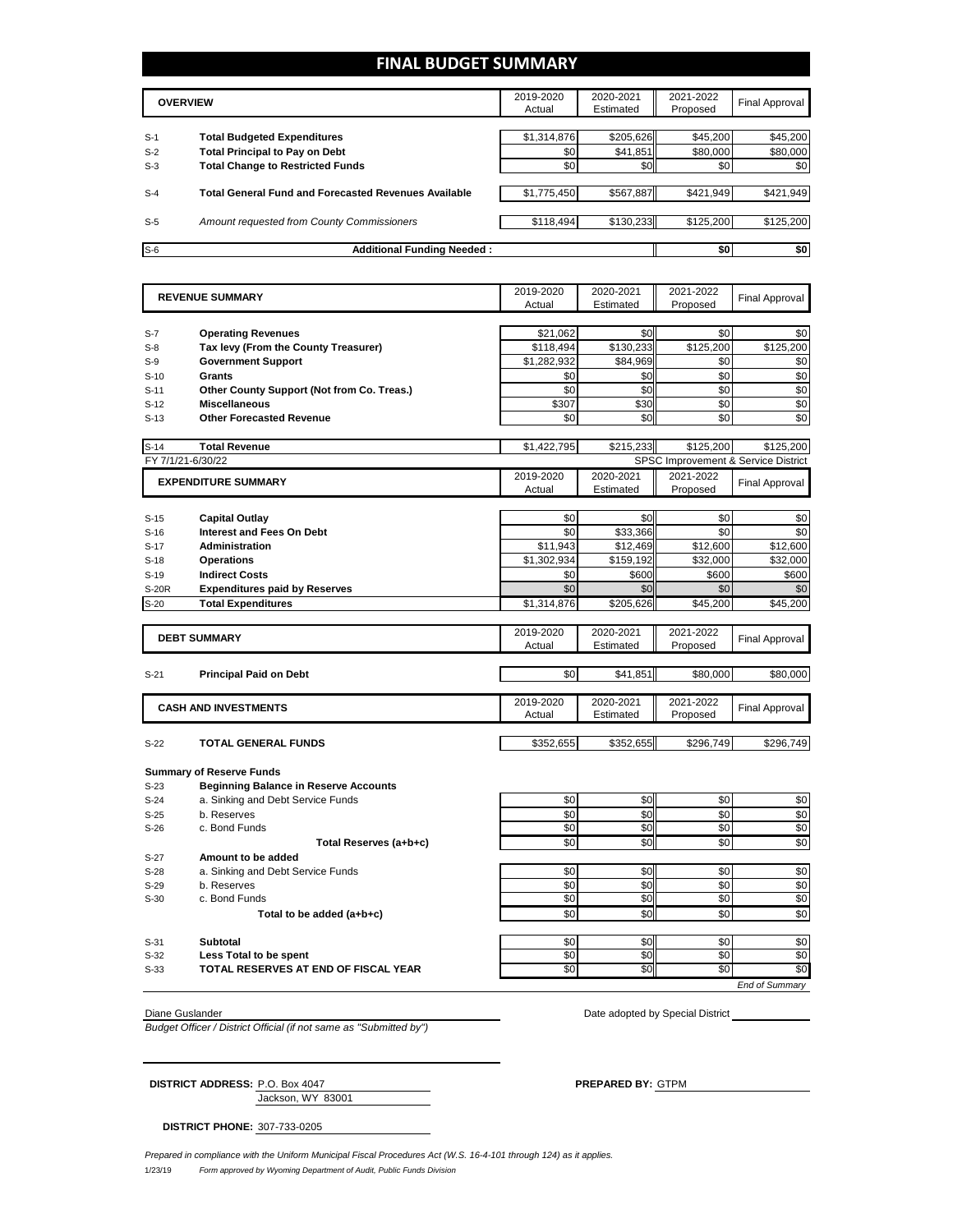|                  | SPSC Improvement & Service District              |                  |             |           | <b>FYE</b> | 6/30/2022             |
|------------------|--------------------------------------------------|------------------|-------------|-----------|------------|-----------------------|
|                  | <b>NAME OF DISTRICT/BOARD</b>                    |                  |             |           |            |                       |
|                  | <b>PROPERTY TAXES AND ASSESSMENTS</b>            |                  |             |           |            |                       |
|                  |                                                  |                  |             |           |            |                       |
|                  |                                                  |                  |             |           |            |                       |
|                  |                                                  | <b>DOA Chart</b> | 2019-2020   | 2020-2021 | 2021-2022  | <b>Final Approval</b> |
|                  |                                                  | of Accounts      | Actual      | Estimated | Proposed   |                       |
| $R-1$            | <b>Property Taxes and Assessments Received</b>   |                  |             |           |            |                       |
| $R-1.1$          | Tax Levy (From the County Treasurer)             | 4001             | \$118,494   | \$130,233 | \$125,200  | \$125,200             |
| $R-1.2$          | Other County Support (see note on the right)     | 4005             |             |           |            |                       |
|                  |                                                  |                  |             |           |            |                       |
|                  | <b>FORECASTED REVENUE</b>                        |                  |             |           |            |                       |
|                  |                                                  |                  |             |           |            |                       |
|                  |                                                  | <b>DOA Chart</b> | 2019-2020   | 2020-2021 | 2021-2022  | <b>Final Approval</b> |
|                  |                                                  | of Accounts      | Actual      | Estimated | Proposed   |                       |
| $R-2$            | <b>Revenues from Other Governments</b>           |                  |             |           |            |                       |
| $R-2.1$          | <b>State Aid</b>                                 | 4211             | \$1,282,932 | \$84,969  |            |                       |
|                  | R-2.2 Additional County Aid (non-treasurer)      | 4237             |             |           |            |                       |
|                  | R-2.3 City (or Town) Aid                         | 4237             |             |           |            |                       |
|                  | R-2.4 Other (Specify)                            | 4237             |             |           |            |                       |
| $R - 2.5$        | <b>Total Government Support</b>                  |                  | \$1,282,932 | \$84,969  | \$0        | \$0                   |
| $R-3$            | <b>Operating Revenues</b>                        |                  |             |           |            |                       |
| $R - 3.1$        | <b>Customer Charges</b>                          | 4300             |             |           |            |                       |
|                  | R-3.2 Sales of Goods or Services                 | 4300             |             |           |            |                       |
|                  | R-3.3 Other Assessments                          | 4503             | \$21,062    |           |            |                       |
| $R-3.4$<br>$R-4$ | <b>Total Operating Revenues</b><br><b>Grants</b> |                  | \$21,062    | \$0       | \$0        | \$0                   |
| $R - 4.1$        | <b>Direct Federal Grants</b>                     | 4201             |             |           |            |                       |
|                  | R-4.2 Federal Grants thru State Agencies         | 4201             |             |           |            |                       |
|                  | R-4.3 Grants from State Agencies                 | 4211             |             |           |            |                       |
| $R - 4.4$        | <b>Total Grants</b>                              |                  | \$0         | \$0       | \$0        | \$0                   |
| $R-5$            | <b>Miscellaneous Revenue</b>                     |                  |             |           |            |                       |
| $R - 5.1$        | Interest                                         | 4501             | \$307       | \$30      |            |                       |
|                  | R-5.2 Other: Specify                             | 4500             |             |           |            |                       |
| $R - 5.3$        | Other: Additional                                |                  |             |           |            |                       |
| $R - 5.4$        | <b>Total Miscellaneous</b>                       |                  | \$307       | \$30      | \$0        | \$0                   |
| $R - 5.5$        | <b>Total Forecasted Revenue</b>                  |                  | \$1,304,301 | \$84,999  | \$0        | \$0                   |
| $R-6$            | <b>Other Forecasted Revenue</b>                  |                  |             |           |            |                       |
| $R-6.1$          | a. Other past due as estimated by Co. Treas.     | 4004             |             |           |            |                       |
| $R-6.2$          | b. Other forecasted revenue (specify):           |                  |             |           |            |                       |
| $R-6.3$          |                                                  | 4500             |             |           |            |                       |
| $R-6.4$          |                                                  | 4500             |             |           |            |                       |
| $R-6.5$          |                                                  |                  |             |           |            |                       |
|                  | R-6.6 Total Other Forecasted Revenue (a+b)       |                  | \$0         | \$0       | \$0        | \$0                   |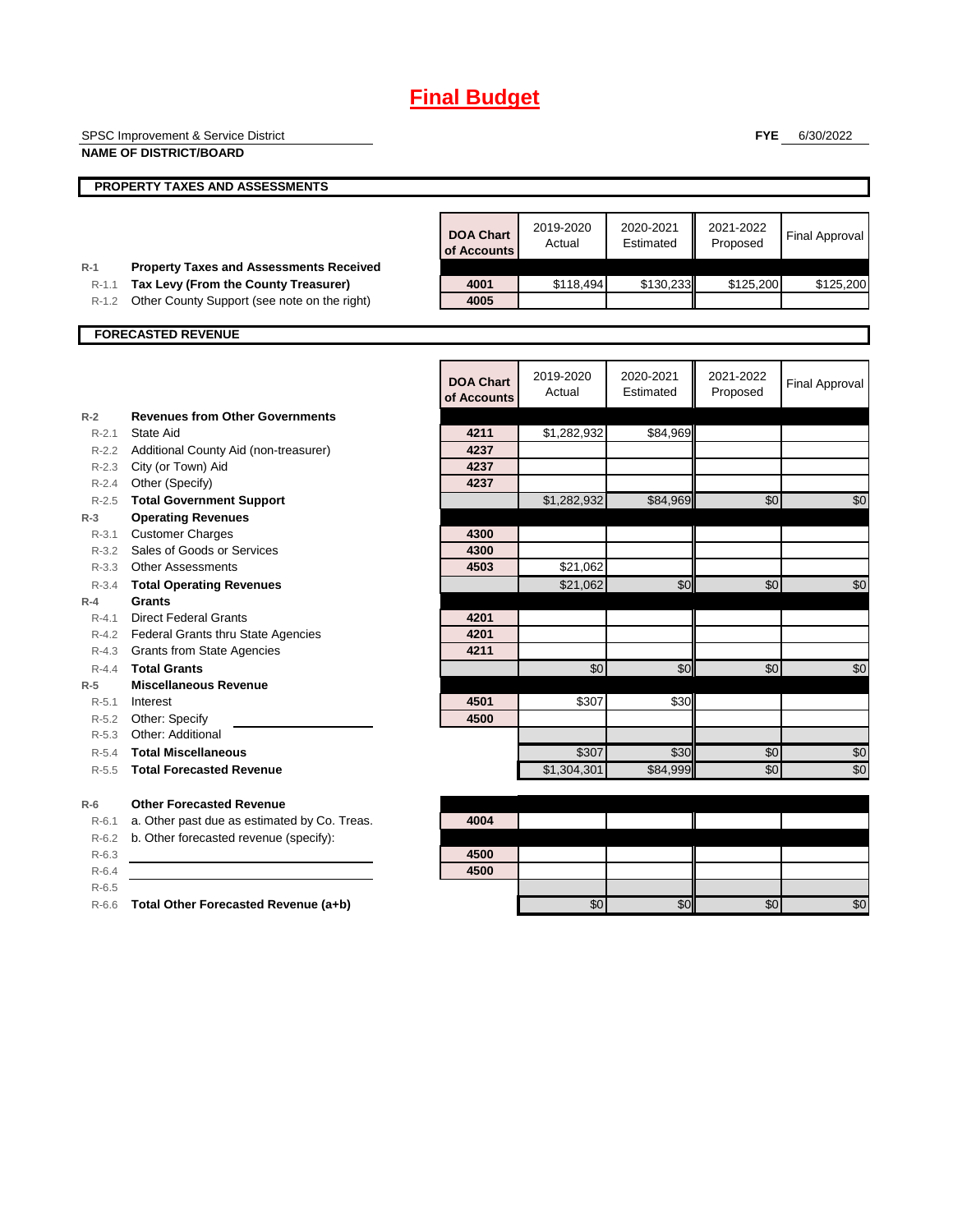## **CAPITAL OUTLAY BUDGET**

|           |                             | ui Auuu |
|-----------|-----------------------------|---------|
| $E-1$     | <b>Capital Outlay</b>       |         |
| $E-1.1$   | <b>Real Property</b>        | 6201    |
| $E - 1.2$ | Vehicles                    | 6210    |
| $E-1.3$   | Office Equipment            | 6211    |
| $E - 1.4$ | Other (Specify)             |         |
| $E - 1.5$ |                             | 6200    |
| $E-1.6$   |                             | 6200    |
| $E - 1.7$ |                             |         |
| $E - 1.8$ | <b>TOTAL CAPITAL OUTLAY</b> |         |
|           |                             |         |

| <b>DOA Chart</b><br>of Accounts | 2019-2020<br>Actual | 2020-2021<br>Estimated | 2021-2022<br>Proposed | <b>Final Approval</b> |
|---------------------------------|---------------------|------------------------|-----------------------|-----------------------|
|                                 |                     |                        |                       |                       |
| 6201                            |                     |                        |                       |                       |
| 6210                            |                     |                        |                       |                       |
| 6211                            |                     |                        |                       |                       |
|                                 |                     |                        |                       |                       |
| 6200                            |                     |                        |                       |                       |
| 6200                            |                     |                        |                       |                       |
|                                 |                     |                        |                       |                       |
|                                 | \$0                 | \$C                    | \$0                   | \$0                   |

### **ADMINISTRATION BUDGET**

|           |                                      | <b>DOA Chart</b><br>of Accounts | 2019-2020<br>Actual | 2020-2021<br>Estimated | 2021-2022<br>Proposed | <b>Final Approval</b> |
|-----------|--------------------------------------|---------------------------------|---------------------|------------------------|-----------------------|-----------------------|
| $E-2$     | <b>Personnel Services</b>            |                                 |                     |                        |                       |                       |
| $E - 2.1$ | Administrator                        | 7002                            | \$7,200             | \$7,200                | \$7,200               | \$7,200               |
| $E - 2.2$ | Secretary                            | 7003                            |                     |                        |                       |                       |
| $E - 2.3$ | Clerical                             | 7004                            |                     |                        |                       |                       |
| $E - 2.4$ | Other (Specify)                      |                                 |                     |                        |                       |                       |
| $E-2.5$   |                                      | 7005                            |                     |                        |                       |                       |
| $E - 2.6$ |                                      | 7005                            |                     |                        |                       |                       |
| $E - 2.7$ |                                      |                                 |                     |                        |                       |                       |
| $E-3$     | <b>Board Expenses</b>                |                                 |                     |                        |                       |                       |
| $E - 3.1$ | Travel                               | 7011                            |                     |                        |                       |                       |
| $E - 3.2$ | Mileage                              | 7012                            |                     |                        |                       |                       |
| $E - 3.3$ | Other (Specify)                      |                                 |                     |                        |                       |                       |
| $E - 3.4$ |                                      | 7013                            |                     |                        |                       |                       |
| $E - 3.5$ |                                      | 7013                            |                     |                        |                       |                       |
| $E - 3.6$ |                                      |                                 |                     |                        |                       |                       |
| $E-4$     | <b>Contractual Services</b>          |                                 |                     |                        |                       |                       |
| $E - 4.1$ | Legal                                | 7021                            | \$225               | \$225                  | \$1,900               | \$1,900               |
| $E-4.2$   | Accounting/Auditing                  | 7022                            | \$3,461             | \$3,470                | \$3,500               | \$3,500               |
| $E - 4.3$ | Other (Specify)                      |                                 |                     |                        |                       |                       |
| $E - 4.4$ |                                      | 7023                            |                     |                        |                       |                       |
| $E-4.5$   |                                      | 7023                            |                     |                        |                       |                       |
| $E-4.6$   |                                      |                                 |                     |                        |                       |                       |
| $E-5$     | <b>Other Administrative Expenses</b> |                                 |                     |                        |                       |                       |
| $E - 5.1$ | <b>Office Supplies</b>               | 7031                            |                     |                        |                       |                       |
| $E - 5.2$ | Office equipment, rent & repair      | 7032                            |                     |                        |                       |                       |
| $E - 5.3$ | Education                            | 7033                            |                     |                        |                       |                       |
| $E - 5.4$ | Registrations                        | 7034                            | $\overline{$}$ 999  | $\overline{$}$ 999     | $\frac{1}{6}$         |                       |
| $E-5.5$   | Other (Specify)                      |                                 |                     |                        |                       |                       |
| $E-5.6$   | Advertising                          | 7035                            | \$57                | \$475                  | \$0                   |                       |
| $E - 5.7$ | <b>Bank Service Charge</b>           | 7035                            |                     | \$100                  |                       |                       |
| $E - 5.8$ |                                      |                                 |                     |                        |                       |                       |
| $E-6$     | <b>TOTAL ADMINISTRATION</b>          |                                 | \$11,943            | \$12,469               | \$12,600              | \$12,600              |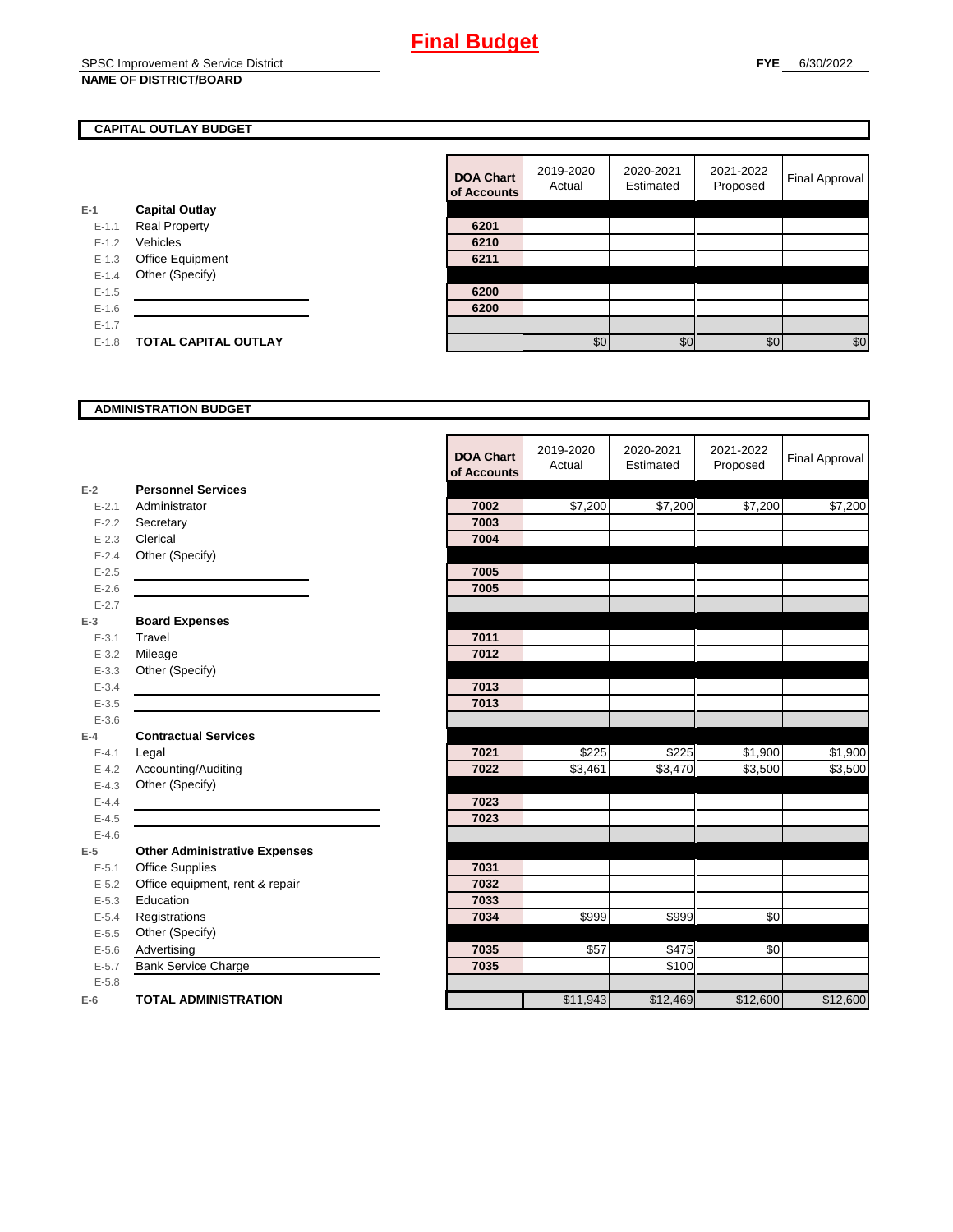## **OPERATIONS BUDGET**

|            |                                                                                           | <b>DOA Chart</b><br>of Accounts | 2019-2020<br>Actual | 2020-2021<br>Estimated | 2021-2022<br>Proposed | <b>Final Approval</b> |
|------------|-------------------------------------------------------------------------------------------|---------------------------------|---------------------|------------------------|-----------------------|-----------------------|
| $E-7$      | <b>Personnel Services</b>                                                                 |                                 |                     |                        |                       |                       |
| $E - 7.1$  | Wages--Operations                                                                         | 7202                            |                     |                        |                       |                       |
| $E - 7.2$  | <b>Service Contracts</b>                                                                  | 7203                            |                     |                        |                       |                       |
| $E - 7.3$  | Other (Specify)                                                                           |                                 |                     |                        |                       |                       |
| $E - 7.4$  | <b>Water Utility Fees</b>                                                                 | 7204                            |                     |                        | \$14,000              | \$14,000              |
| $E - 7.5$  |                                                                                           | 7204                            |                     |                        |                       |                       |
| $E - 7.6$  |                                                                                           |                                 |                     |                        |                       |                       |
| $E-8$      | <b>Travel</b>                                                                             |                                 |                     |                        |                       |                       |
| $E - 8.1$  | Mileage                                                                                   | 7211                            |                     |                        |                       |                       |
| $E - 8.2$  | Other (Specify)                                                                           |                                 |                     |                        |                       |                       |
| $E - 8.3$  |                                                                                           | 7212                            |                     |                        |                       |                       |
| $E - 8.4$  |                                                                                           | 7212                            |                     |                        |                       |                       |
| $E - 8.5$  |                                                                                           |                                 |                     |                        |                       |                       |
| $E-9$      | <b>Operating supplies (List)</b>                                                          |                                 |                     |                        |                       |                       |
| $E - 9.1$  | <b>Engineering Expense</b>                                                                | 7220                            | \$77,649            | \$10,292               | \$0                   |                       |
| $E - 9.2$  | Water & Sewer Project                                                                     | 7220                            | \$1,225,285         | \$145,199              |                       |                       |
| $E-9.3$    |                                                                                           | 7220                            |                     |                        |                       |                       |
| $E - 9.4$  |                                                                                           | 7220                            |                     |                        |                       |                       |
| $E - 9.5$  |                                                                                           |                                 |                     |                        |                       |                       |
| $E-10$     | <b>Program Services (List)</b>                                                            |                                 |                     |                        |                       |                       |
| $E - 10.1$ | Road Maintenance & Plowing                                                                | 7230                            |                     | \$3,701                | \$16,000              | \$16,000              |
| $E-10.2$   | Water & Sewer Operations                                                                  | 7230                            |                     |                        | \$2,000               | \$2,000               |
| $E-10.3$   |                                                                                           | 7230                            |                     |                        |                       |                       |
| $E-10.4$   |                                                                                           | 7230                            |                     |                        |                       |                       |
| $E-10.5$   |                                                                                           |                                 |                     |                        |                       |                       |
| $E-11$     | <b>Contractual Arrangements (List)</b>                                                    |                                 |                     |                        |                       |                       |
| $E-11.1$   |                                                                                           | 7400                            |                     |                        |                       |                       |
| $E-11.2$   |                                                                                           | 7400                            |                     |                        |                       |                       |
| $E-11.3$   |                                                                                           | 7400                            |                     |                        |                       |                       |
| $E-11.4$   | the control of the control of the control of the control of the control of the control of | 7400                            |                     |                        |                       |                       |
| $E-11.5$   |                                                                                           |                                 |                     |                        |                       |                       |
| $E-12$     | <b>Other operations (Specify)</b>                                                         |                                 |                     |                        |                       |                       |
| $E-12.1$   |                                                                                           | 7450                            |                     |                        |                       |                       |
| $E-12.2$   |                                                                                           | 7450                            |                     |                        |                       |                       |
| $E-12.3$   |                                                                                           | 7450                            |                     |                        |                       |                       |
| $E-12.4$   |                                                                                           | 7450                            |                     |                        |                       |                       |
| $E-12.5$   |                                                                                           |                                 |                     |                        |                       |                       |
| $E-13$     | <b>TOTAL OPERATIONS</b>                                                                   |                                 | \$1,302,934         | \$159,192              | \$32,000              | \$32,000              |
|            |                                                                                           |                                 |                     |                        |                       |                       |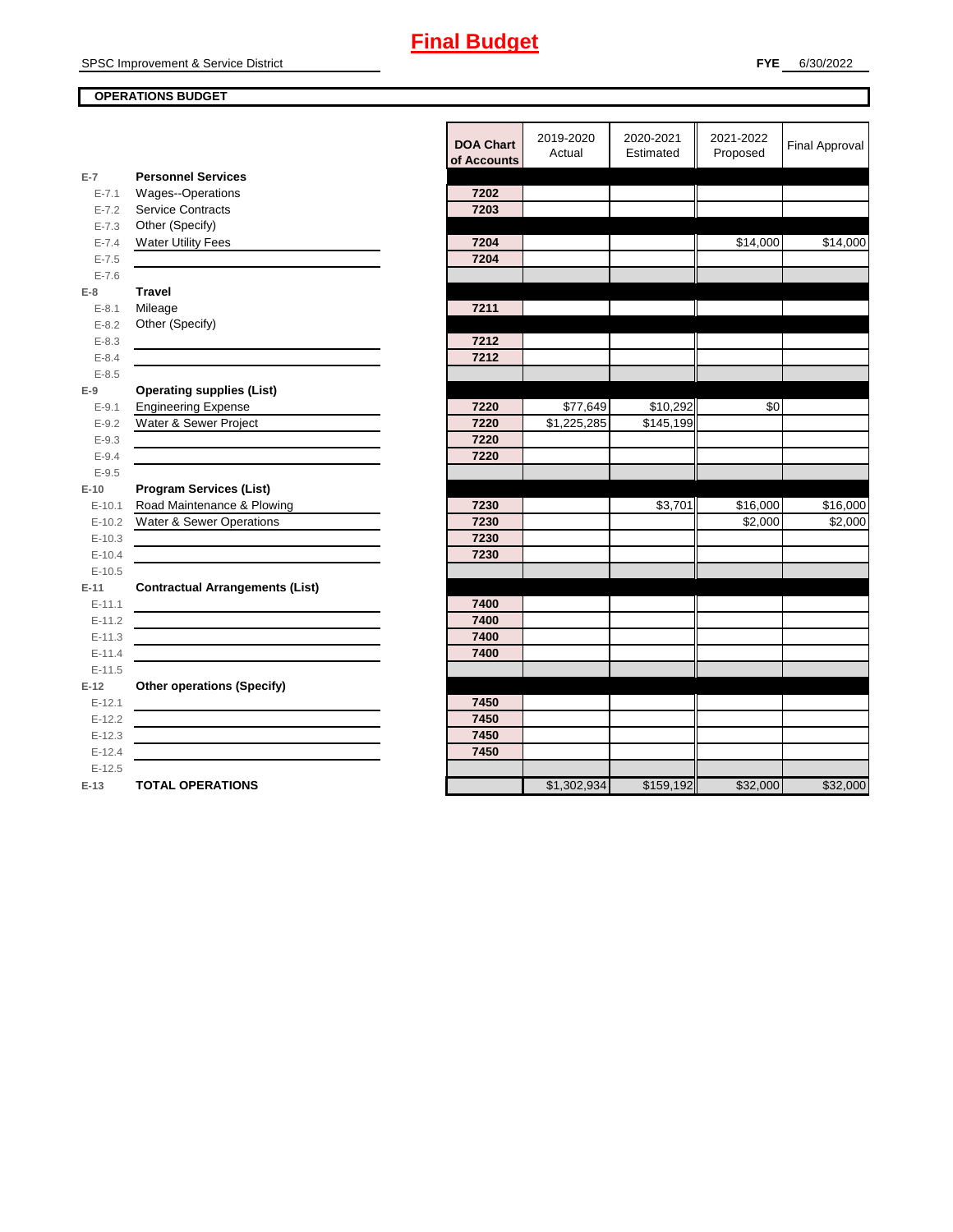## **INDIRECT COSTS BUDGET**

|          |                               | <b>DOA Chart</b><br>of Accounts | 2019-2020<br>Actual | 2020-2021<br>Estimated | 2021-2022<br>Proposed | Final Approval |
|----------|-------------------------------|---------------------------------|---------------------|------------------------|-----------------------|----------------|
| $E-14$   | Insurance                     |                                 |                     |                        |                       |                |
| $E-14.1$ | Liability                     | 7502                            |                     | \$600                  | \$600                 | \$600          |
| $E-14.2$ | <b>Buildings and vehicles</b> | 7503                            |                     |                        |                       |                |
| $E-14.3$ | Equipment                     | 7504                            |                     |                        |                       |                |
| $E-14.4$ | Other (Specify)               |                                 |                     |                        |                       |                |
| $E-14.5$ |                               | 7505                            |                     |                        |                       |                |
| $E-14.6$ |                               | 7505                            |                     |                        |                       |                |
| $E-14.7$ |                               |                                 |                     |                        |                       |                |
| $E-15$   | Indirect payroll costs:       |                                 |                     |                        |                       |                |
| $E-15.1$ | FICA (Social Security) taxes  | 7511                            |                     |                        |                       |                |
| $E-15.2$ | <b>Workers Compensation</b>   | 7512                            |                     |                        |                       |                |
| $E-15.3$ | <b>Unemployment Taxes</b>     | 7513                            |                     |                        |                       |                |
| $E-15.4$ | Retirement                    | 7514                            |                     |                        |                       |                |
| $E-15.5$ | <b>Health Insurance</b>       | 7515                            |                     |                        |                       |                |
| $E-15.6$ | Other (Specify)               |                                 |                     |                        |                       |                |
| $E-15.7$ |                               | 7516                            |                     |                        |                       |                |
| $E-15.8$ |                               | 7516                            |                     |                        |                       |                |
| $E-15.9$ |                               |                                 |                     |                        |                       |                |
|          |                               |                                 |                     |                        |                       |                |
| $E-17$   | <b>TOTAL INDIRECT COSTS</b>   |                                 | \$0                 | \$600                  | \$600                 | \$600          |

## **DEBT SERVICE BUDGET**

| 2019-2020<br>Actual | 2020-2021<br>Estimated | 2021-2022<br>Proposed | <b>Final Approval</b>            |
|---------------------|------------------------|-----------------------|----------------------------------|
|                     |                        |                       |                                  |
|                     |                        | \$80,000              | \$80,000                         |
|                     |                        |                       |                                  |
|                     |                        |                       |                                  |
| \$0                 |                        | \$80,000              | \$80,000                         |
|                     |                        |                       | \$41,851<br>\$33,366<br>\$75,216 |

| D-1 |  | <b>Debt Service</b> |
|-----|--|---------------------|
|-----|--|---------------------|

D-1.1 **Principal** 

D-1.2 **Interest** 

D-1.3 **Fees** 

**D-2 TOTAL DEBT SERVICE**